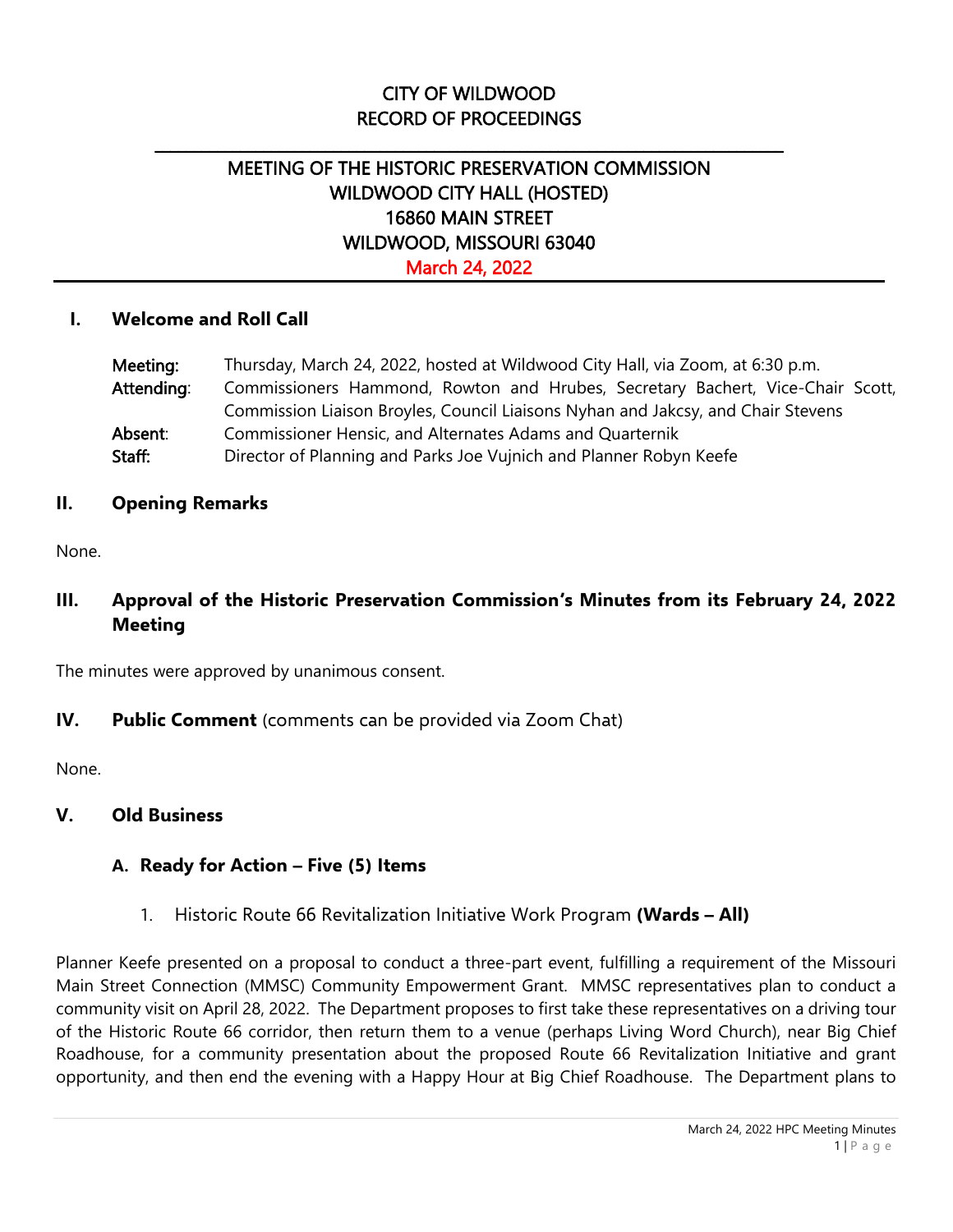additionally canvas the corridor to encourage business and property owners to place signs in support, balloons, and other creative displays.

Vice-Chair Scott noted that Bethel United Methodist Church might be interested in hosting the presentation. Planner Keefe stated that she would reach out to the church as a key stakeholder, but would first wait to hear back from Living Word Church before approaching another venue for hosting the presentation component. Vice Chair Scott asked if a list of stakeholders had been created for the Commission to review. Planner Keefe noted the list would be created, given she would need the assistance of Commission Members in making contacts.

Chair Stevens noted that at first glance the event looked overwhelming, but stated she felt the Commission could do it.

Commissioner Hrubes noted the event was planned on the date of the regular meeting for the Commission. Planner Keefe stated that a couple dates had been presented to the Department for the visit, and it seemed to work out best to have the event in-place of the regular HPC meeting.

Vice-Chair Scott noted Stovall's would be a good stop to add. Planner Keefe noted she would be sending out additional information with all the scheduled stops, while also stating she had not presented it with the agenda because she was still lining up the details. However, Stovall's was a scheduled stop. Vice Chair Scott noted he thought this event was great.

Commissioner Hrubes made a motion to accept the plan going forward, including replacing the April regular HPC meeting with this event. Commissioner Hammond seconded the motion. Motion passed by unanimous voice vote.

Planner Keefe then presented on Rockwood School District involvement with the Route 66 Initiative, including the proposal to create a Student Route 66 Taskforce with representatives from each of the area middle and high schools. She noted the School District had declared it is "all in." She suggested the recruited students be involved in a kick-off and design workshop for the park project.

Commissioner Hrubes motioned to approve this item also. Secretary Bachert seconded the motion. Motion passed by unanimous voice vote.

Chair Stevens stated she felt it was valuable to get the young ones involved, if only to have that sense of community involvement instilled at a young age that could carry on throughout their life.

Planner Keefe noted she was looking for ideas, suggestions, and involvement in the youth engagement component of the project as well.

# 2. Route 66 Roadside Park Project Work Program **(Wards – All)**

Planner Keefe gave a brief slide presentation noting key dates and times for the Route 66 Roadside Park Project design and development. She noted it was a fairly aggressive schedule, culminating in a final design concept to be presented to City Council in October. She then asked the Commission if the dates and proposed timeframes would work for the Members, starting with Thursday, April 7th.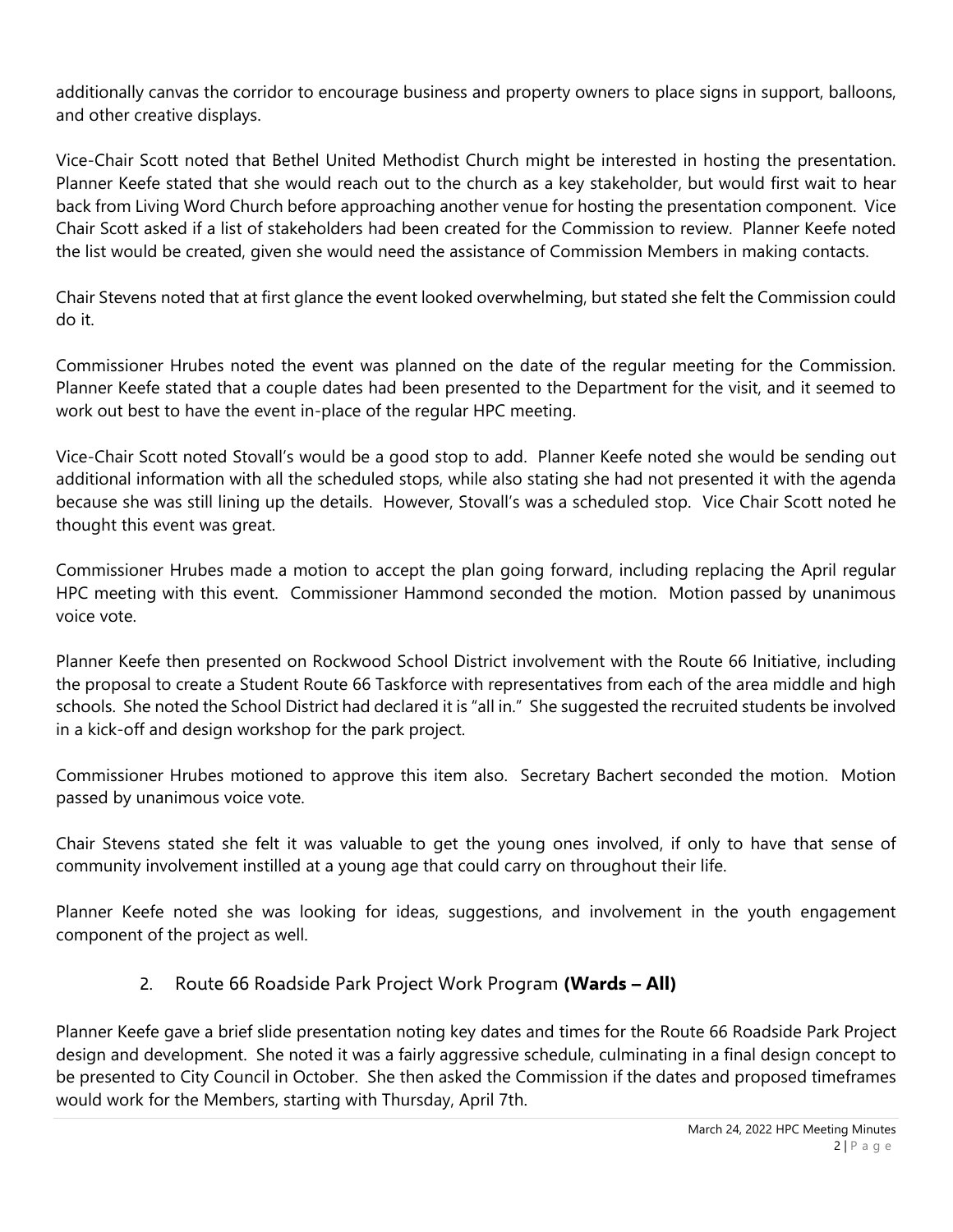#### April 7, 2022, 1:00 p.m. to 4:00 p.m., Project Kick-Off and Site Visit

Yes (Can attend) – Chair Stevens, Vice Chair Scott, Secretary Bachert, Commission Liaison Broyles, and Council Member Liaison Nyhan

No (Cannot attend) – Commissioners Hammond and Hrubes, and Council Liaison Jakcsy

Planner Keefe asked if the Commission would like to propose an alternative date or move forward as proposed.

Commissioner Hrubes proposed April 14th might be an alternative, but after some discussion, suggested the Commission should go forward with the April  $7<sup>th</sup>$  date.

Secretary Bachert motioned to go forward with the April 7th date. Commissioner Rowton seconded the motion. Motion passed by unanimous voice vote.

#### May 5, 2022, 3:00 p.m. to 6:00 p.m., Visioning Workshop

Chair Stevens noted she could not attend due to a presentation she was making to Lafayette High School. Several Commissioners noted they could attend on that date. Planner Keefe asked if an adjustment to the timeframe would allow Chair Stevens to participate and proposed 1:00 p.m. to 4:00 p.m. for such. Several Commissioners noted that timeframe would still work for them.

Chair Hammond motioned to have Planner Keefe propose the new timeframe to SWT Design, and if they could not accommodate it, proceed with the May 5, 2022, date and time, as planned. Vice-Chair Scott seconded the motion. Motion passed by unanimous voice vote.

Commission Liaison Broyles requested that Planner Keefe email a final schedule to the Commission.

Planner Keefe then presented on including the Student Route 66 Taskforce in a design workshop for the park project.

Chair Stevens stated she thought the idea was fantastic, and the youth probably didn't know much about Route 66. It was asked if SWT Design would be involved. Planner Keefe noted that was still undecided, but it had been contracted only for two such engagements, and the Department may decide to do this one (1) separately.

Commissioner Hrubes motioned to proceed with this idea. Vice Chair Scott seconded the motion. Motion passed by unanimous voice vote.

## 3. 2022 Points of Interest Map Redesign **(Wards – All)**

Planner Keefe gave a brief presentation on big picture recommendations for the redesign of the Points of Interest Map, building on the foldable travel map concept and integration with the Parks and Recreation App of the City.

Vice-Chair Scott asked if the Route 66 Map would be completed in time for the Driving Tour on April 28th. Director Vujnich noted that, given current workloads and cost to the Department, it would be preferred to use the existing aerial map for that purpose.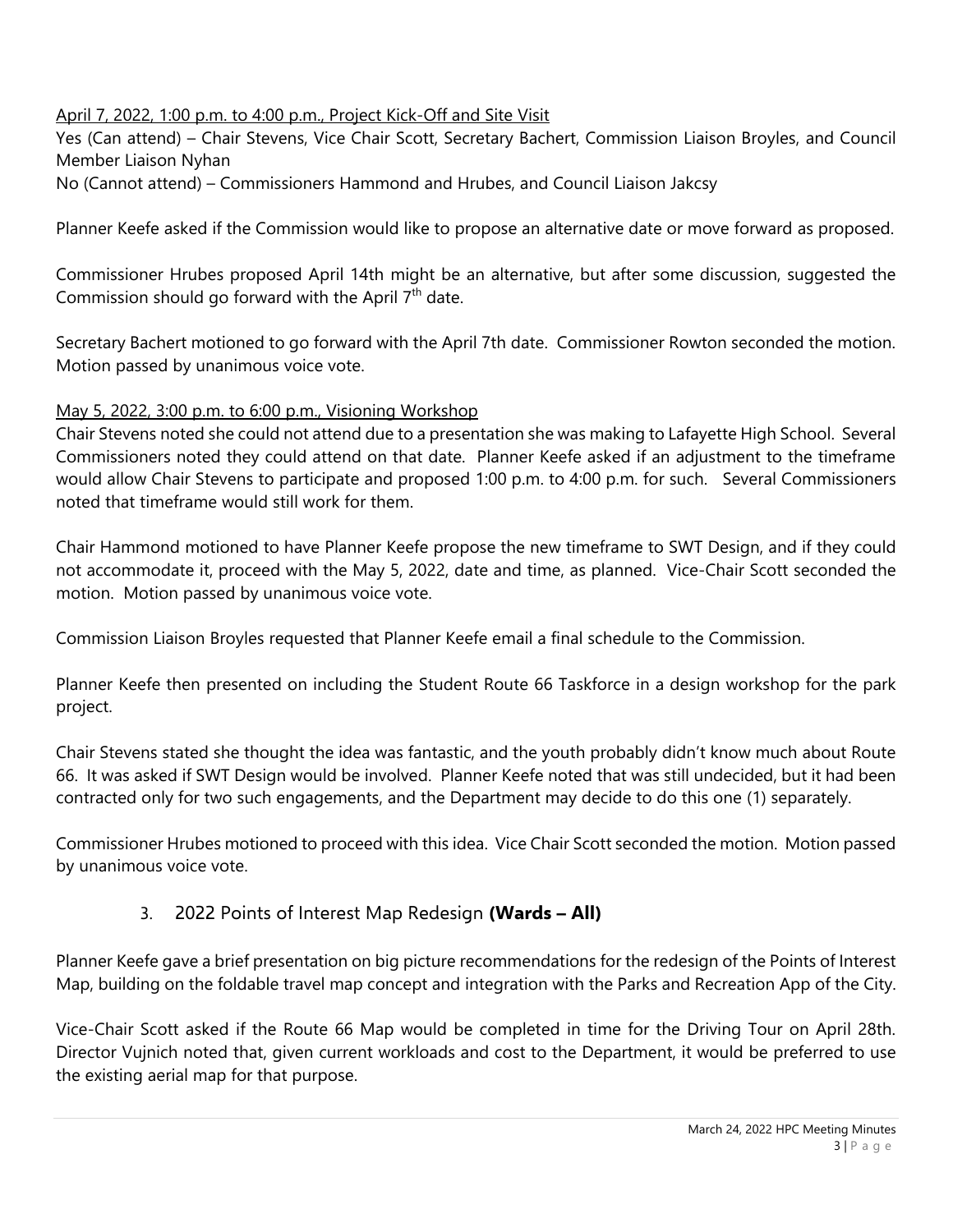Commissioner Hammond asked if the three (3) maps on front would be utilized, or if there would be three (3) new maps. Commissioner Hammond noted he felt the design for all three (3) maps should be cohesive, and that he'd prefer to see an actual map of Route 66 versus an aerial map. Planner Keefe clarified the maps presented were meant to only reflect conceptual ideas.

Vice-Chair Scott noted that in the memorandum, City Hall was mentioned as a venue for distribution. He noted that through the e-newsletter and gazette, the City could encourage people to come visit City Hall. He felt this would facilitate the distribution of the map.

Commissioner Hrubes noted that a cost estimate for publishing the map would help the Commission in determining where and how to distribute it. He stated that, if it was an expensive map, the City would want to focus map distribution to those particularly interested in it.

Vice-Chair Scott asked if businesses could sponsor the map, noting resulting advertisements would take up additional space. Planner Keefe stated such consideration was a conversation that could be had once a cost estimate is returned for the ideas proposed.

Chair Stevens asked if sections would be available online. Planner Keefe noted there was already a significant amount of content on the website, but clarified the Department was seeking to integrate the map into the Parks and Recreation App of the City.

Vice-Chair Scott commented that the direction was solid, though there were a lot of decisions to be made later in this process.

Vice-Chair Scott motioned for the Department to proceed. Commissioner Hammond seconded the motion. Motion passed by unanimous voice vote.

4. Schedule for Discussion of Essen Log Cabin **(Wards – All)**

Director Vujnich gave a brief presentation on this item, noting it was time for the Commission to return to the subject of the Essen Log Cabin. Director Vujnich noted in 2023 there was funding in-place for the log cabin's reconstruction. He noted that from this point forward, the Essen Log Cabin would be included in each upcoming HPC Agenda. He also identified that a location for the cabin and its use would need to be decided. The goal is to have enough information at the end of the year to execute a bidding process to hire a contractor for the reconstruction.

Chair Stevens commented it was nice to have all the information provided in the packet, especially considering there are Commissioners new to the project.

Commissioner Hrubes motioned to proceed, as advised. Commissioner Rowton seconded the motion. Motion passed by unanimous voice vote.

Commissioners asked for an update on the Village Green Project. Director Vujnich noted there was funding set aside for both this year and next year for construction. The Department is applying for grants, which if awarded,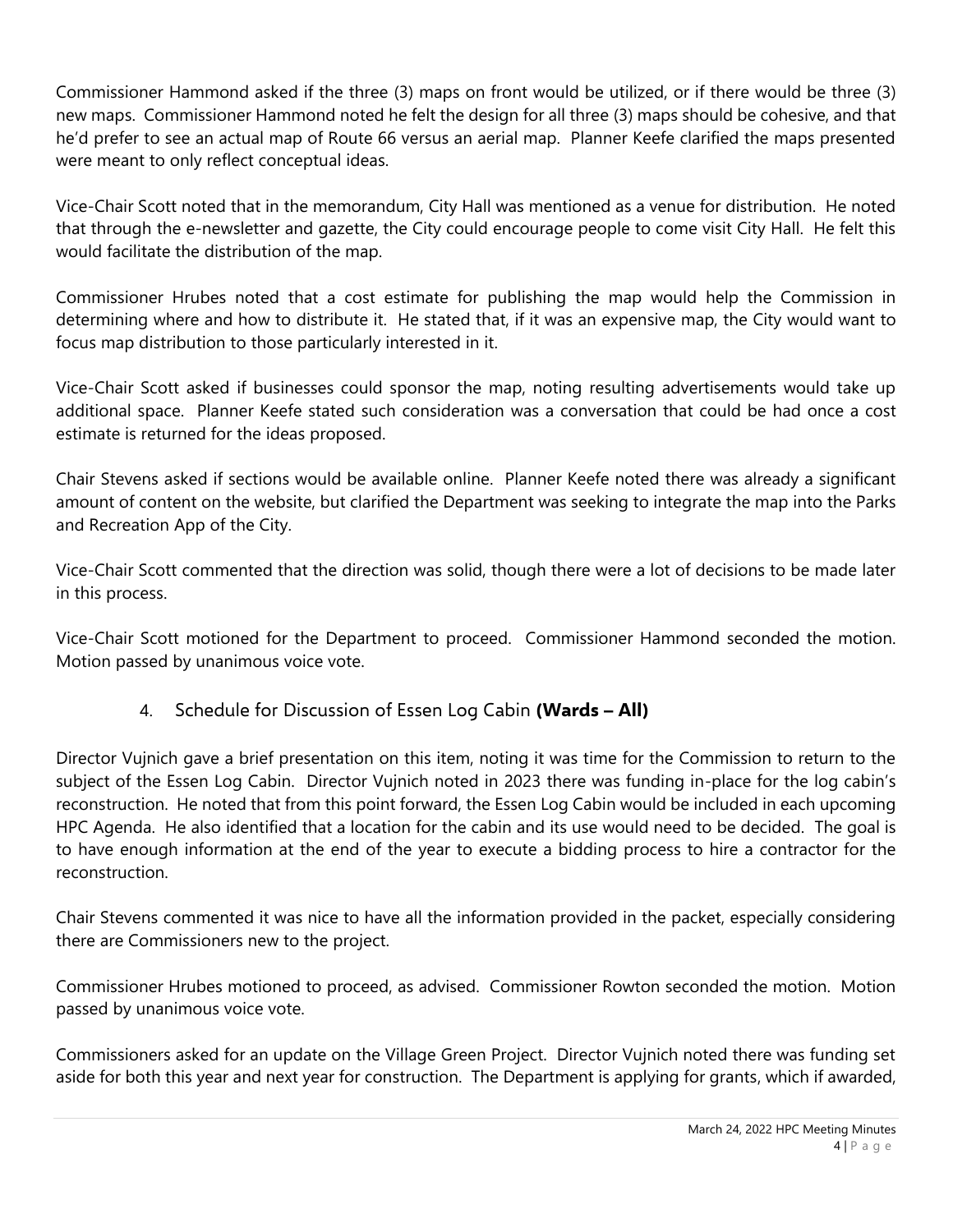have the potential to obtain almost one million dollars in funding. The Department is hoping to begin construction in mid-2023 for Phase One (1) of Village Green.

Commissioner Hrubes asked if Village Green was still a potential location for Essen Log Cabin. Director Vujnich confirmed there was space for it and so it could be considered.

Director Vujnich proposed to provide a summary of past discussions and next steps in May.

### 5. Update on 2022 Work Program (**Wards – All**)

Director Vujnich highlighted three (3) items:

Wildwood History Book – The Department is keeping it in focus for a September launch, though Director Vujnich acknowledged the Missouri Main Street Connection grant and event planning was taking a lot of time at present. Poertner Park – A proposal was made to the Department to use the site for an equestrian facility and trails. Ultimately, the deed restrictions did not allow for the use proposed by the equestrian enthusiasts. Belleview Farms – Friends of Belleview have been doing a lot of work at the property. There are now volunteers

from all over the County participating. There is a great deal of interest in the property. Director Vujnich noted the HPC should visit the property sooner rather than later. He planned to have a list of dates for visiting the property at the next regular meeting.

In response to a question from the Commission, Director Vujnich stated he would contact St. Louis County to see if there was funding available for the park.

Vice-Chair Scott proposed the County take it over. Director Vujnich noted he was sure there were many opinions across the Commission and City Council, and the question would be best presented to elsewhere, i.e. to the legislative body.

Chair Stevens commented that the Historic Preservation Commission was highlighted in the last gazette, given a full page, noting how it reflected how active it really was in the community.

- B. Not Ready for Action Two (2) Items
	- 1. Discussion Regarding the Future Location for the Essen Log Cabin **(Wards – All)**
	- 2. Update on Kohn Park Sign **(Ward One)**

#### **VI. New Business**

## **A. Ready for Action – One (1) Item**

1. McReynolds Award Acceptance in Jefferson City – Historic Community Markers Program **(Wards – All)**

Chair Stevens expressed how surprised she was the Commission was receiving this award. She noted how good it felt to be receiving an award in the context of all the other winning projects. She also expressed the desire to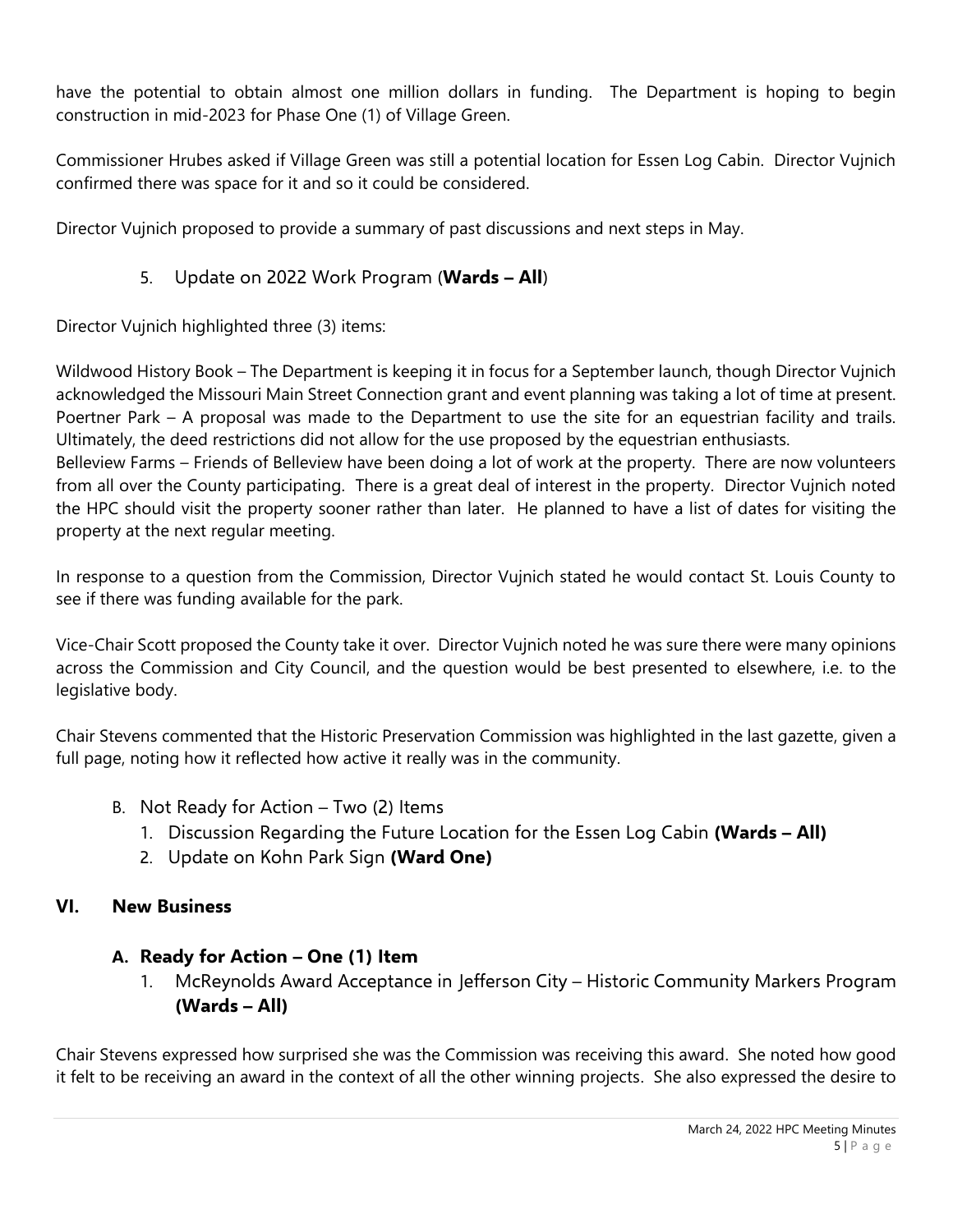have some publicity about the award. Planner Keefe noted that the award was to be kept under wraps, until after the ceremony on April 19th, at which time, Missouri Preservation would be sending out press releases. Director Vujnich noted that Commissioners would be reimbursed for mileage costs, if they planned to attend the ceremony. Planner Keefe noted she would send out an email to help organize a carpool to the event.

- B. Not Ready for Action Two (2) Items
	- 1. Discussion Regarding the Age Threshold Used to Determine Qualification as Historic **(Wards – All)**
	- 2. Overview of Maintenance Bids for Old Pond School **(Ward One)**

# **VII. Review of Proposed Zoning/Plats/Site Development Plans/Demolition Requests – Two (2) Items**

**A.** Reminder for scheduled site visit, Friday, March 25, 2022, at 9:00 a.m., to 18410 St. Albans Road (Locator #24X540073), with demolition proposed for two (2) existing single-family dwellings and three (3) associated sheds upon the property. The primary structure, built circa 1913, has been surveyed, and is included in the City of Wildwood Historic Building Inventory. (**Ward One**)

Planner Keefe noted that the Commission had a site visit scheduled for the next day, and the Commissioners were invited to meet at the site.

**B.** Discussion of opportunities and/or incentives to preserve and adaptively reuse a historic single-family cottage, located in the heart of the Historic Grover Community, along the City's Historic Route 66 Corridor, at 16943 Manchester Road (Locator #24V530065). The owner initially contacted the City proposing demolition for the structure, but is open to an alternative path forward, if feasible, to maintain its historical significance. The primary structure, built circa 1916, has been surveyed, and is included in the City of Wildwood Historic Building Inventory. (**Ward Eight**)

Planner Keefe noted the owner had been unresponsive to follow-up calls, so there was nothing else to report on this item other than this conversation had occurred with the Department.

# **VIII. Other Matters for Consideration – No Items**

**IX. Upcoming Meeting Date -** April 28, 2022 (Thursday)

The Missouri Main Street Connection community visit is to occur in place of the regular meeting.

# **X. Closing Remarks and Adjournment**

Commissioner Rowton expressed his appreciation for Chair Stevens skill in chairing the meetings.